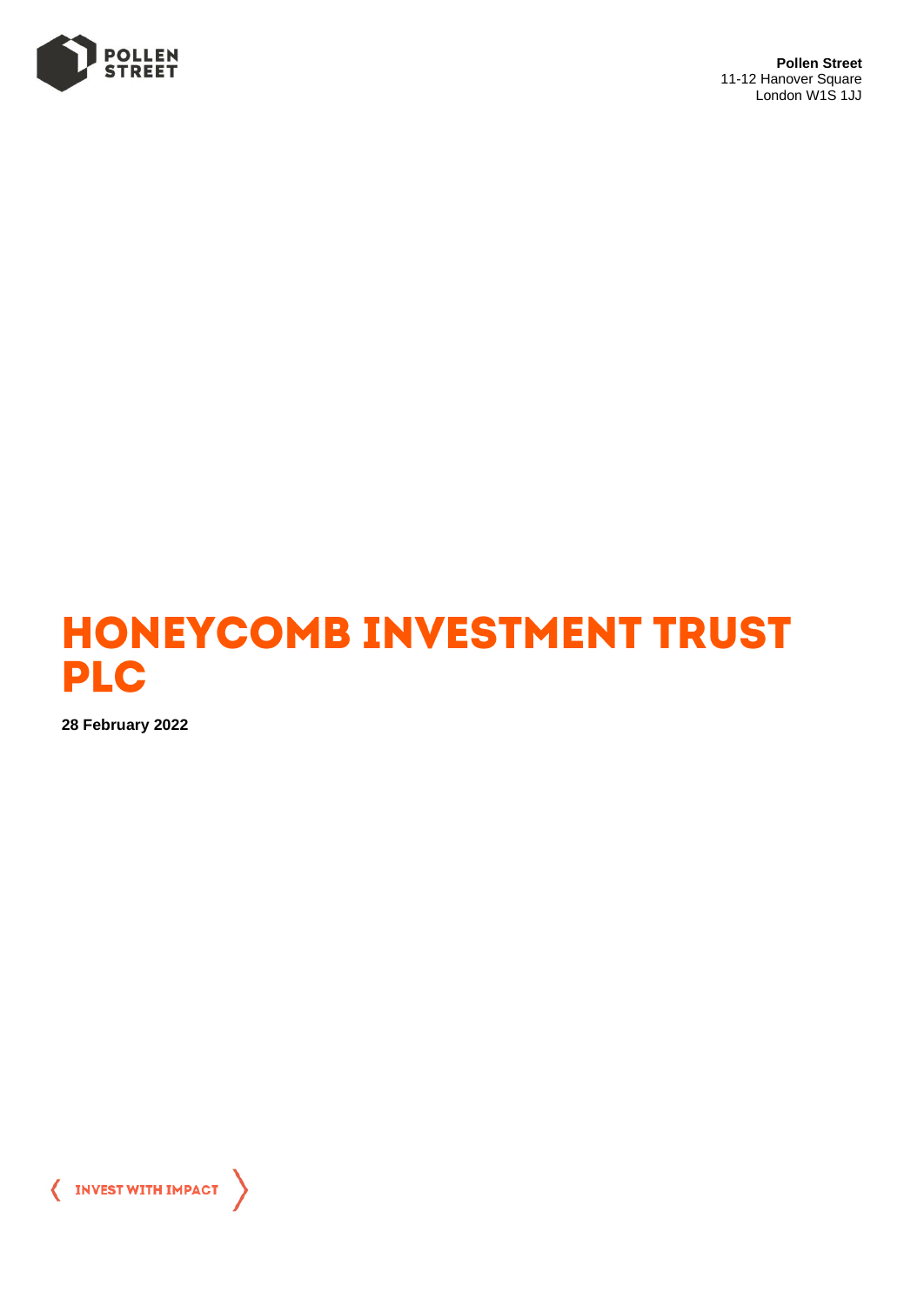



## **INVESTMENT MANAGER'S COMMENTARY**

Honeycomb Investment Trust plc (the "Company") delivered a NAV return of 0.59% for the month, which is equivalent to 7.7% per annum.

NAV return was driven by strong risk adjusted yield of 9.1% with no impairment charge in the month due to the continued strength in performance of the portfolio. In line with previous years, the result was impacted slightly by February being a short month, with interest accruing on a day count basis on the majority of underlying investments.

Net Investment Assets were stable in the month (£579m in January, to £580m in February).

### **Key Details**

| Monthly NAV Return (Annualised) | 7.7%       |
|---------------------------------|------------|
| Monthly NAV Return              | 0.59%      |
| <b>YTD NAV Return</b>           | 1.28%      |
| <b>ITD* NAV Return</b>          | 51.2%      |
| NAV Cum. Income                 | £363.9m    |
| NAV Ex. Income                  | £359.3m    |
| <b>Market Capitalisation</b>    | £299.7m    |
| Net Investment Assets           | £579.9m    |
|                                 |            |
| Net Debt to Equity              | 58.7%      |
| Debt to Equity                  | 68.2%      |
| Shares in Issue                 | 35,259,741 |
| <b>Share Price</b>              | 850.0p     |
| NAV Cum. Income per Share       | 1,032.2p   |
| NAV Ex. Income per Share        | 1,019.1p   |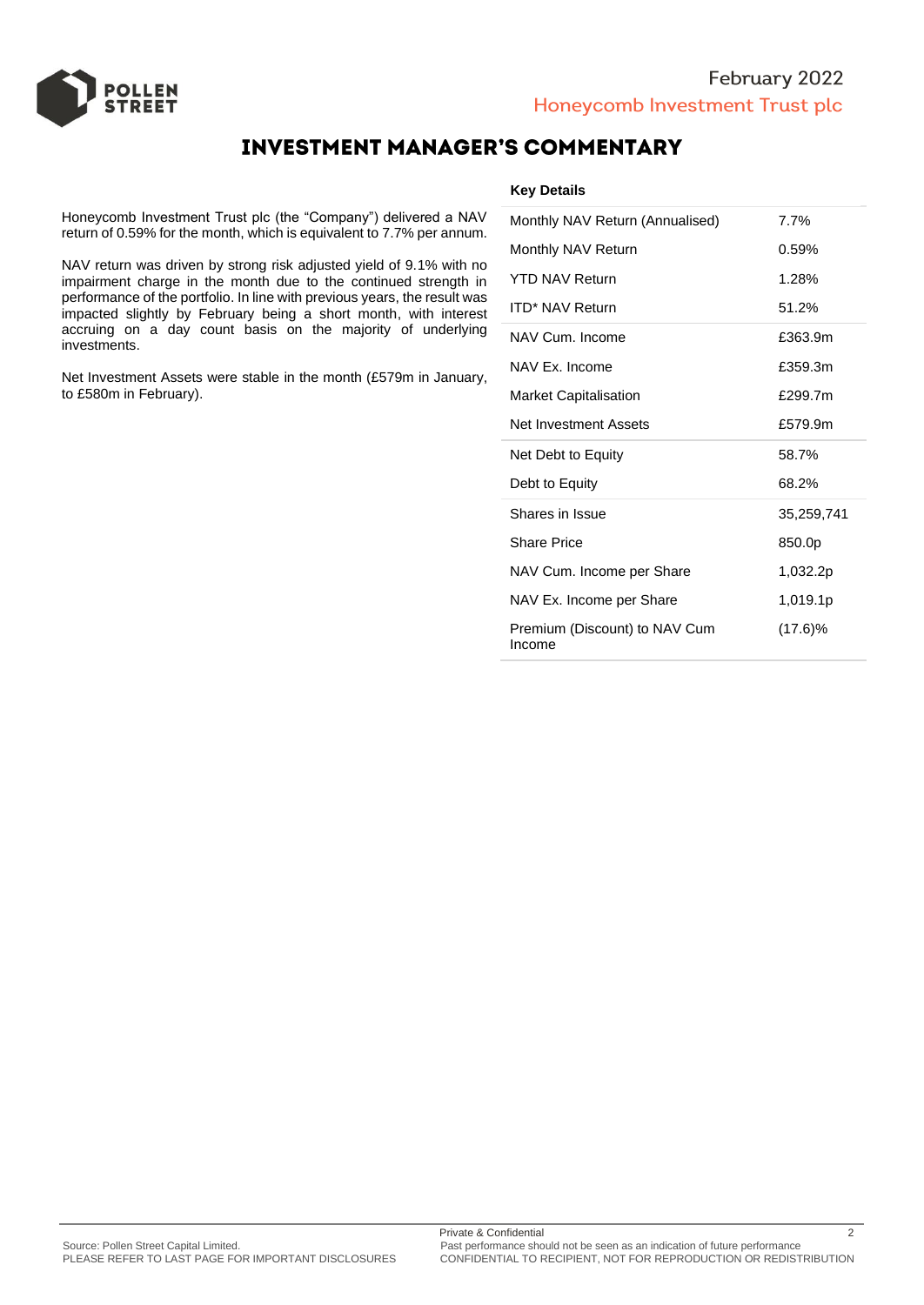

# February 2022 Honeycomb Investment Trust plc

### **Figure 2 - Composition of Investment Assets Figure 3 Investment Assets**





### **Figure 4 – NAV Stratification**



13% 18% 23% 26% 21%  $\blacksquare$  <12 months  $\blacksquare$  12-24 months  $\blacksquare$  24-36 months<br> $\blacksquare$  36-60 months  $\blacksquare$  >60 months

NAV Stratification by Remaining Term (5)



 $\le 7.5%$  $-7.5% - 10.0%$  $10.0\% - 12.5\%$  $-12.5\% - 15.0\% - 15\%$ 

<sup>4</sup> NAV excluding working capital and debt, stratified by investment structure

<sup>5</sup> NAV excluding working capital and recourse debt, stratified by expected remaining term of each asset

<sup>6</sup> NAV excluding working capital and debt, stratified by average yield of each platform



## **Figure 5 – February 2022 Returns Bridge**

Source: Pollen Street Capital Limited. Past performance should not be seen as an indication of future performance<br>PLEASE REFER TO LAST PAGE FOR IMPORTANT DISCLOSURES CONFIDENTIAL TO RECIPIENT: NOT FOR REPRODUCTION OR REDIS

Private & Confidential 3

PLEASE REFER TO LAST PAGE FOR IMPORTANT DISCLOSURES CONFIDENTIAL TO RECIPIENT; NOT FOR REPRODUCTION OR REDISTRIBUTION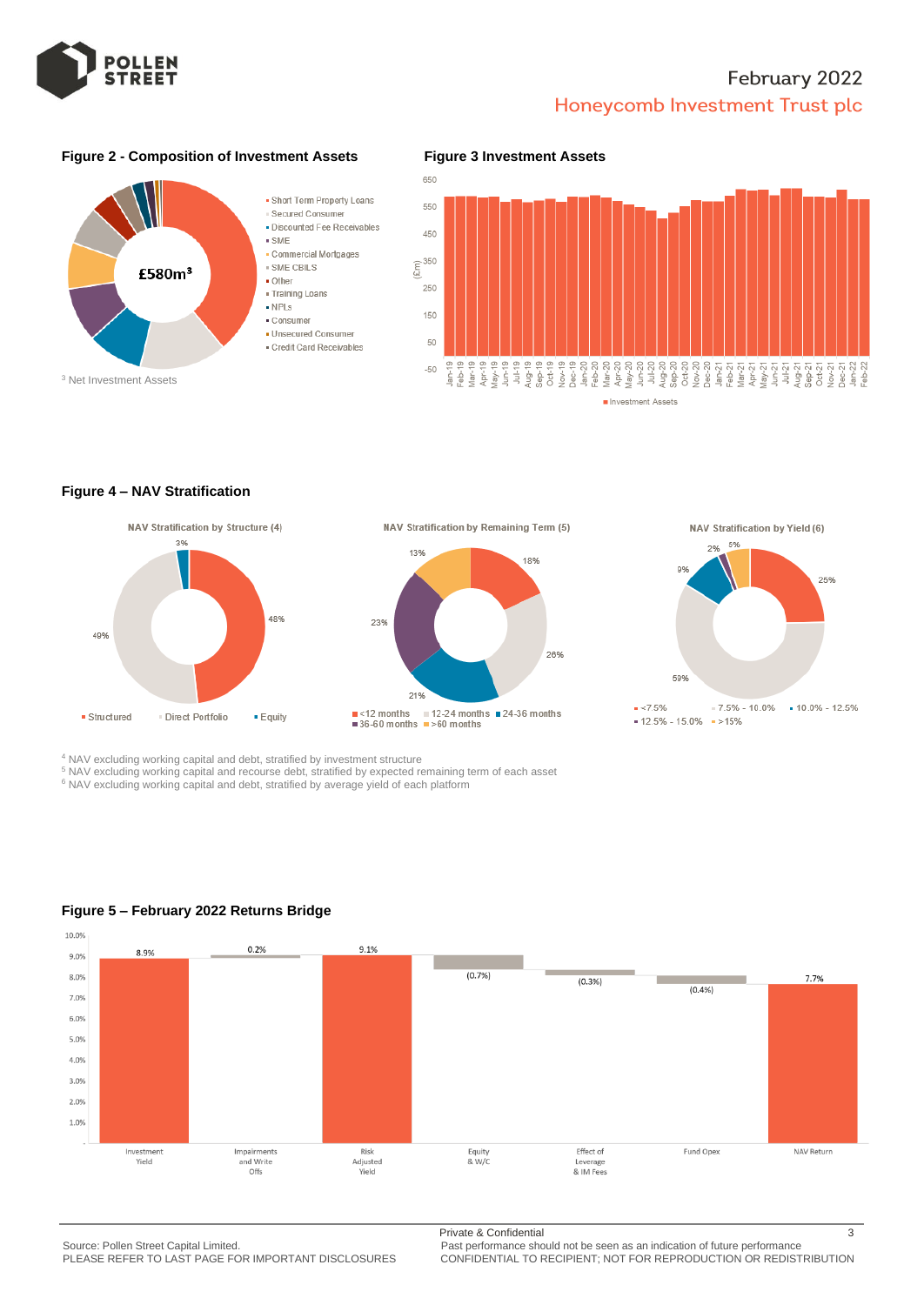

## February 2022 Honeycomb Investment Trust plc

### **Figure 6– Top 10 Holdings**

|                |                                             | Deal Type <sup>(1)</sup> | <b>Structure</b> | <b>Sector</b>                               | <b>Value of Holding</b><br>at 28-Feb-22 (£m) | LTV <sup>(2)</sup> | Percentage of<br>Portfolio <sup>(3)</sup> |  |
|----------------|---------------------------------------------|--------------------------|------------------|---------------------------------------------|----------------------------------------------|--------------------|-------------------------------------------|--|
|                | <b>Sancus Loans Limited</b>                 | <b>Structured</b>        | Senior           | <b>Short Term Property</b><br>Loans         | 52.8                                         | 50%                | 9.1%                                      |  |
| $\overline{2}$ | <b>UK Agricultural Finance</b>              | Direct Portfolio         | Senior           | <b>Short Term Property</b><br>Loans         | 52.7                                         | 49%                | 9.1%                                      |  |
| 3              | <b>Creditfix Limited</b>                    | <b>Structured</b>        | Senior           | <b>Discounted Fee</b><br><b>Receivables</b> | 50.6                                         | 52%                | 8.7%                                      |  |
| $\overline{4}$ | <b>Oplo Direct Portfolio</b>                | Direct Portfolio         | Secured          | <b>Secured Consumer</b>                     | 45.7                                         | 82%                | 7.9%                                      |  |
| 5 <sup>5</sup> | <b>Downing Development</b><br>Loans         | Structured               | Senior           | <b>Short Term Property</b><br>Loans         | 37.8                                         | 65%                | 6.5%                                      |  |
| 6              | Nucleus Cash Flow<br><b>Finance Limited</b> | Structured               | Senior           | <b>SME</b>                                  | 37.0                                         | 96%                | 6.4%                                      |  |
| 7              | <b>GE Portfolio</b>                         | Direct Portfolio         | Secured          | <b>Secured Consumer</b>                     | 30.2                                         | 62%                | 5.2%                                      |  |
| 8              | Queen Street                                | Direct Portfolio         | Senior           | <b>Short Term</b><br><b>Property Loans</b>  | 28.8                                         | 65%                | 5.0%                                      |  |
| 9              | <b>Duke Royalty</b>                         | <b>Structured</b>        | Senior           | <b>SME</b>                                  | 28.6                                         | 40%                | 4.8%                                      |  |
| 10             | <b>Beaufort</b>                             | <b>Direct Portfolio</b>  | Senior           | <b>Short Term Property</b><br>Loans         | 23.9                                         | 70%                | 4.1%                                      |  |
|                |                                             |                          |                  |                                             |                                              |                    |                                           |  |

Statistics as at 28 February 2022

1. Direct Portfolios labelled as Senior in structure refer to portfolios of loans that are individually senior secured

2. In the case of Direct Portfolios, the LTV is against latest underlying collateral values (typically at origination for directly originated assets or at purchase for acquired seasoned portfolios). For structured facilities the LTV reflects the maximum advance rate against eligible assets for Oplo Structured and 118118 Loans, and in the case of structured propertybacked facilities, the LTV reflects the look through LTV against the underlying property collateral. Development finance loan LTVs are quoted as the maximum LTGDV at origination. 3. Net Investment Assets

#### **Background and Investment Objective**

Honeycomb Investment Trust plc (the "Company") operates an asset backed credit strategy that delivers stable income alongside strong downside protection through providing predominantly senior lending to non-bank lenders secured on their underlying loan portfolios. The investment strategy is supported by the ongoing structural changes in the financial services industry that create a significant opportunity for nonbank lenders to reach customers who are underserved by mainstream banks with bespoke and appropriate products. The investment objective is to provide shareholders with an attractive level of dividend income with capital preservation.

The strategy aims to generate positive impact around key areas where Honeycomb Investment Trust can make a meaningful difference; Financial Inclusion, Affordable Housing, Regional Growth & Green Housing.

#### **Investment Features**

- 8% targeted dividend on issue price when fully invested and leverage applied, payable quarterly.
- Investments secured on loan portfolios of non bank lenders
- A diverse and granular portfolio, no single asset / single sector risk
- Short duration Average life 2 to 3 years with underlying portfolio typically amortising removing refinancing/ exit risk
- Investments benefit from tight Covenants and Corporate security
- Conservative Leverage

#### **Fund Facts**

| Type of Fund           | Closed - Ended Fund                                |
|------------------------|----------------------------------------------------|
| Listing                | Main Market of the London<br><b>Stock Exchange</b> |
| Ticker                 | <b>HONY</b>                                        |
| <b>ISIN</b>            | GB00BYZV3G25                                       |
| <b>Inception Date</b>  | 23 December 2015                                   |
| Dividend               | Quarterly                                          |
| <b>NAV Calculation</b> | As of last day, of each<br>month                   |
| Management Fee*        | $1\%$                                              |
| Performance Fee**      | 10%                                                |
|                        |                                                    |

\* applicable to gross assets

\*\* subject to 5% preferred return hurdle and high watermark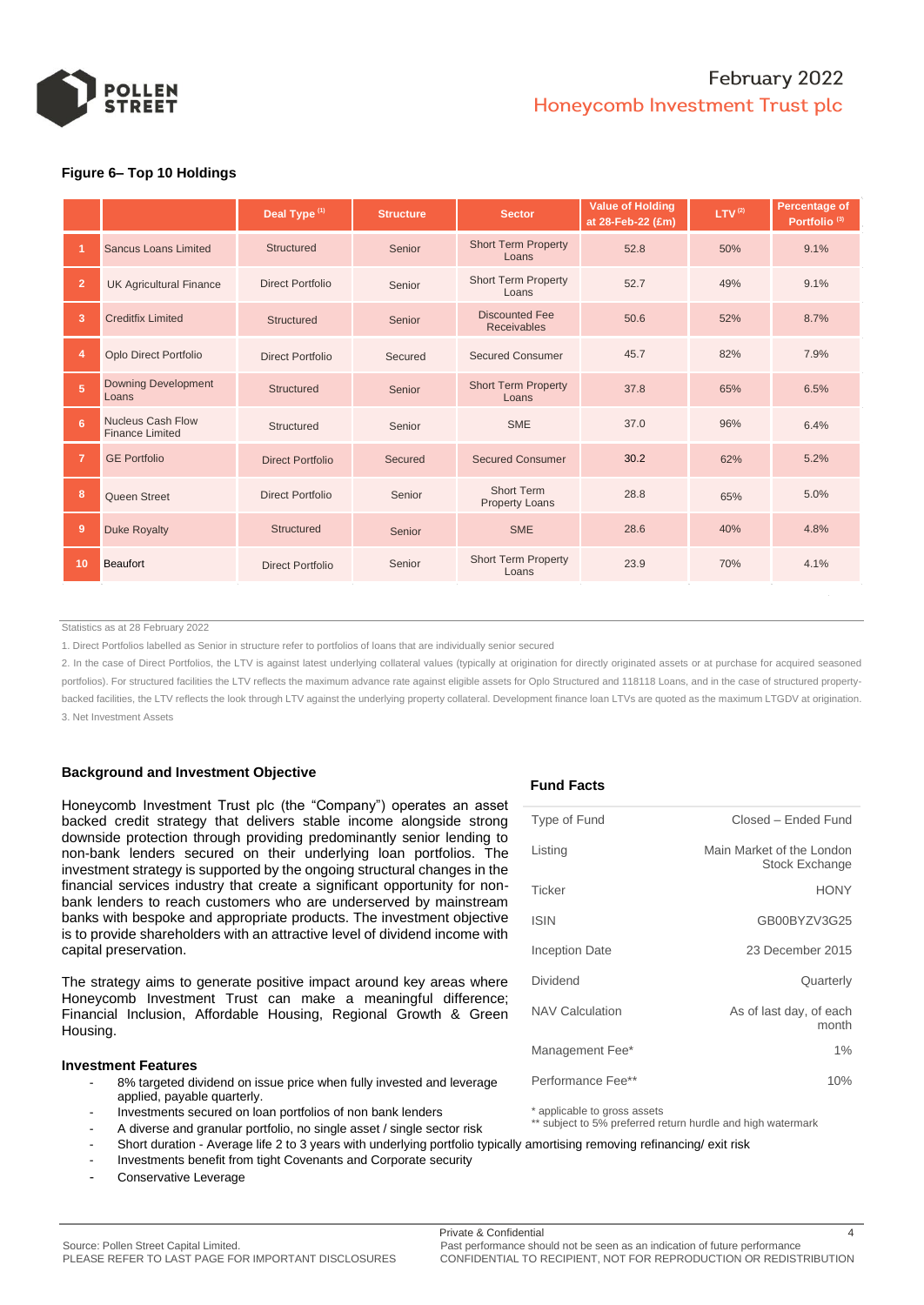

## February 2022 Honeycomb Investment Trust plc

#### **Performance & Dividend History**

|      | Jan            | Feb        | M ar        | Apr            | M ay           | Jun     | Jul    | Aug     | Sep        | Oct        | Nov        | Dec     | <b>YTD</b>  | ITD*            |
|------|----------------|------------|-------------|----------------|----------------|---------|--------|---------|------------|------------|------------|---------|-------------|-----------------|
| 2016 | 0.04%          | 0.13%      | 0.19%       | 0.92%          | 0.60%          | 0.79%   | 0.68%  | 0.70%   | 0.88%      | 0.89%      | 0.92%      | 0.94%   | 7.85%       | 7.83%           |
| 2017 | 0.69%          | 0.69%      | 0.78%       | 0.62%          | $1.80\%^{(1)}$ | 0.55%   | 0.65%  | 0.62%   | 0.63%      | 0.61%      | 0.61%      | 0.79%   | 9.11%       | 17.24%          |
| 2018 | 0.66%          | 0.59%      | 0.72%       | $1.36\%^{(3)}$ | 0.56%          | 0.60%   | 0.63%  | 0.67%   | 0.67%      | 0.67%      | 0.65%      | 0.60%   | 8.43%       | $25.12\%^{(2)}$ |
| 2019 | 0.58%          | 0.54%      | 0.67%       | 0.67%          | 0.64%          | 0.65%   | 0.67%  | 0.66%   | 0.66%      | 0.67%      | 0.67%      | 0.67%   | 7.79%       | $33.17\%^{(2)}$ |
| 2020 | $1.62\%^{(4)}$ | 0.65%      | 0.25%       | 0.42%          | 0.42%          | 0.75%   | 0.61%  | 0.87%   | 0.28%      | 0.58%      | 0.62%      | 0.67%   | 7.71%       | 41.15%(2)       |
| 2021 | 0.67%          | 0.64%      | 0.75%       | 0.73%          | 0.77%          | 0.75%   | 0.72%  | 0.71%   | 0.66%      | 0.68%      | 0.66%      | 0.69%   | 8.49%       | 49.90%(2)       |
| 2022 | 0.69%          | 0.59%      |             |                |                |         |        |         |            |            |            |         | 1.28%       | $51.25\%^{(2)}$ |
| 2016 | 1.50%          | ÷,         |             |                |                |         |        |         |            |            |            | 0.54%   | 2.05%       | 2.05%           |
| 2017 | 3.92%          | 3.72%      | 0.45%       | 1.81%          | (0.89%         | 4.93%   | 2.78%  | 0.42%   | (124%)     | (0.84%     | (0.63%     | (1.49%  | 13.42%      | 15.75%          |
| 2018 | $(1.94\%)$     | $\sim$     | ÷.          | (1.76%)        | ÷.             | ×.      | 0.90%  | $\sim$  | 0.89%      | $(0.44\%)$ | ÷.         | $\sim$  | (2.38%)     | 13.00%          |
| 2019 | $\sim$         | ٠          | ä,          |                | $(1.33\%)$     | (0.45%) | $\sim$ | (0.45%) | $(6.33\%)$ | $(3.86\%)$ | $(1.51\%)$ | (0.77%  | $(13.94\%)$ | (2.75%)         |
| 2020 | (2.13%)        | (2.13%)    | $(18.48\%)$ | $(1.33\%)$     | $\sim$         | 1.69%   | 1.33%  | 7.21%   | 12.54%     | 1.63%      | $\sim$     | 0.80%   | $(3.08\%)$  | (5.75%)         |
| 2021 | 2.92%          | $(1.03\%)$ | (2.08%)     | 2.66%          | $(0.52\%)$     | 1.04%   |        | (155%)  | 157%       |            | $(0.52\%)$ | (2.07%) | 0.27%       | $(5.50\%)$      |
| 2022 | 1.59%          | (11.46%)   |             |                |                |         |        |         |            |            |            |         | (9.81%)     | $(15.00\%)$     |
| 2016 |                |            |             |                | 2.11           | ÷       |        | ÷       | 19.66      | ł,         | 23.13      | ٠       | 44.90       | 44.90           |
| 2017 |                |            | 23.5        | ×              | 24.50****      | ÷,      |        |         | 20.00      | í.         | ÷          | 20.00   | 88.00       | 132.90          |
| 2018 |                |            | 20.00       | 20.00          | ٠              | ٠       |        | ÷       | 20.00      | ä          | ÷          | 20.00   | 80.00       | 212.90          |
| 2019 |                | ×.         | 20.00       | ÷.             | ×.             | 20.00   | ÷.     | $\sim$  | 20.00      | ä,         | ä,         | 20.00   | 80.00       | 292.90          |
| 2020 |                | 20.00      | ٠           |                | ٠              | 20.00   | ٠      | ٠       | 20.00      | ٠          | 20.00      | ×,      | 80.00       | 372.90          |
| 2021 |                |            | 20.00       |                |                | 20.00   | ٠      | ÷       | 20.00      | ä,         | ٠          | 20.00   | 80.00       | 452.90          |
| 2022 |                |            |             |                |                |         |        |         |            |            |            |         | 0.00        | 452.90          |
|      |                |            |             |                |                |         |        |         |            |            |            |         |             |                 |

\* ITD: Inception to Date – excludes IPO Issue Costs \*\* Based on IPO Issue Price of 1000p

 $\alpha^{(1)}$ NAV return excluding effect of capital raise and issuance at a premium would have been 0.77% <sup>(2)</sup> Inception to date NAV return affected by IFRS 9 initial recognition on 2018 brought forward retained earnings

\*\*\* Recognised in the month when marked ex-dividend

 $\alpha^{(3)}$  NAV return excluding effect of capital raise and issuance at a premium would have been 0.63%

\*\*\*\* Based upon the number of shares at the ex-dividend date

 $<sup>(4)</sup>$  NAV return excluding effect of buy backs would have been 0.60%</sup>

#### **Important Disclosures**

This newsletter is issued in the United Kingdom by Pollen Street Capital Limited. It is provided for the purpose of information only and should not be construed as constituting an offer, solicitation, invitation or inducement to buy or sell shares in Honeycomb Investment Trust plc ("the Company"). If you are unsure of the suitability of this investment you should take independent advice. All data in this factsheet is at or to the final day of the calendar month identified in the heading of the factsheet's front page unless otherwise stated. Investors should read the prospectus or offering memorandum before investing in the Company.

Net Asset Value performance is not linked to share price performance and shareholders may realise returns that are lower or higher in performance. Past performance should not be seen as an indication of future performance. The value of investments and any income may fluctuate, and investors may not get back the full amount invested. The views expressed are those of the Company's Investment Manager, Pollen Street Capital Limited, as at the time of writing. These are subject to change without notice and do not constitute investment advice. Although the Company and Pollen Street Capital Limited have used reasonable efforts to ensure the accuracy of the information contained in this newsletter, neither the Company nor Pollen Street Capital Limited make any warranties or representations with respect to the completeness or accuracy of the information set forth herein and the full impact of Covid-19 on markets and investments may not be foreseeable for some time. Examples of investment process, risk management, due diligence, position sizes, diversification, leverage, assessment of risk and similar information (together, the "Investment Programme") are presented as general guidelines used for illustration purposes only and are subject to change without notice to investors at any time at the sole discretion of Pollen Street Capital Limited. In addition, the composition and size of, and risks associated with, current or future investments of the Company may differ substantially from examples set forth in this newsletter. Accordingly, actual implementation of the Investment Program may vary from the examples presented herein.

This newsletter may not be distributed or transmitted in any jurisdiction outside the United Kingdom where such distribution may lead to a breach of law or regulatory requirements, or transmitted, distributed or sent to or by any national, resident, or citizen of any nation other than the United Kingdom. The distribution of this document in certain jurisdictions may be restricted by law and therefore persons into whose possession this document comes should inform themselves about and observe any such restrictions. Any such distribution could result in a violation of the law of such jurisdiction.

Pollen Street Capital Limited is authorised and regulated by the Financial Conduct Authority and is registered in England (reg. no. 08741640) with its registered office at 11/12 Hanover Street, London, England, W1S 1JJ.